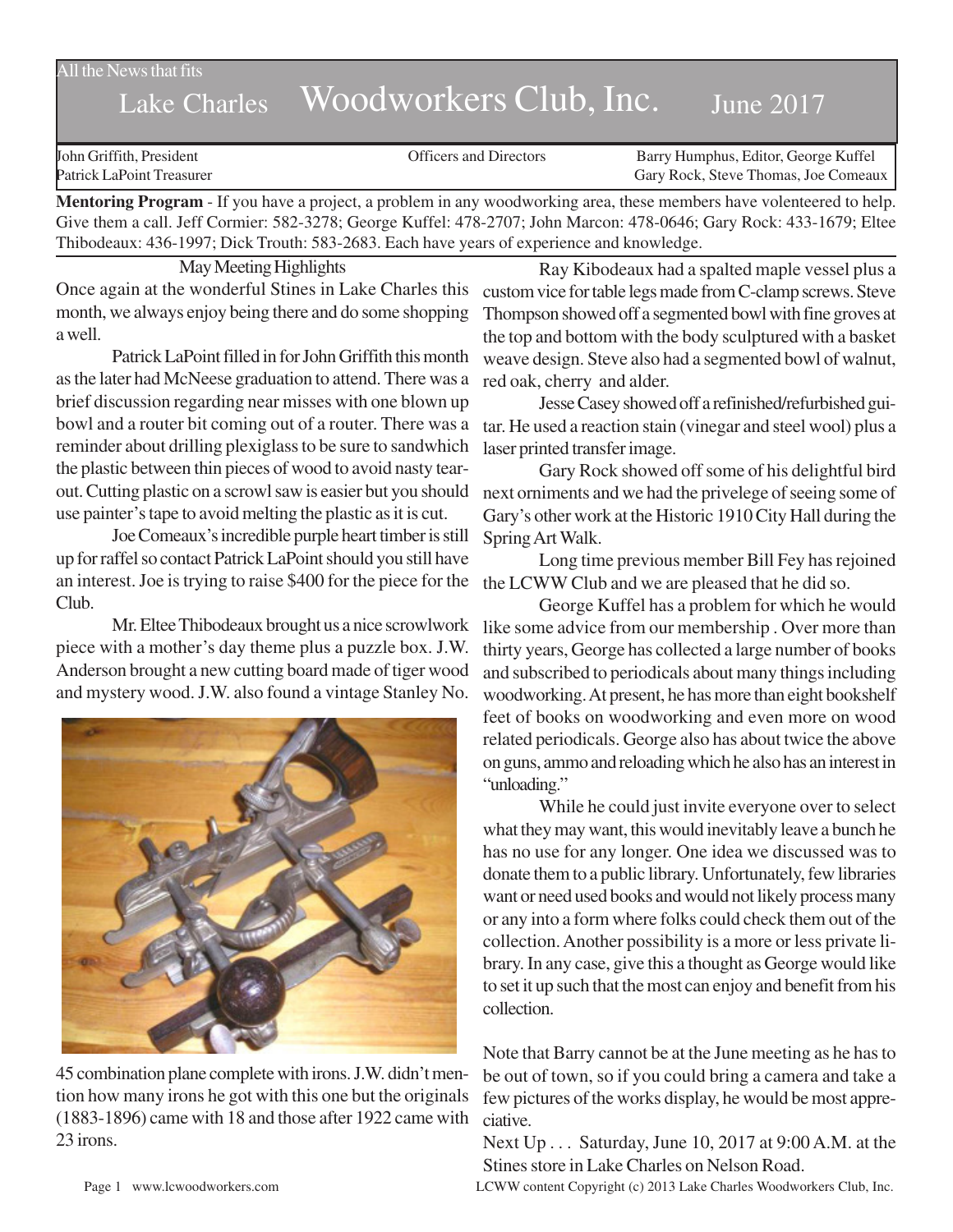The Stanley No. 45 Combination Plane Inspired by J.W. Anderson, I learned a few things about the Stanley No. 45 which has a long history and many variations from 1883 until 1962 when Stanley stopped making them. Some of the variations include the Traut Patent Adjustable Beading, Rabbet & Slitting Plane (1893), Rappleye's Plane (1892), Traut & E.A. Schade's Plane (1895), etc.

The original models were 10-1/2 inches long; 11-1/ 2 inches long in 1897 and later. Cutters (18 originally and 23 later) were provided in one fitted wooden box with lid. Later sets were supplied in two fitted boxes. The construction was of cast iron with rosewood handles and fence. The metal finish was originally Japanning from 1883-1889; nickel plated in 1890 and later.

 Stanley applied at least twenty improvements and design changes to the No. 45, their best selling combination plane. The No. 45 is the predecessor to one of the most ingenious planes ever designed, the No. 55 Universal Plane.

Several English firms have manufactured a 45 style plane since Stanley discontinued production of it, but no modern version even comes close to the quality of Stanley's original. Stanley 45 planes are in big demand by woodworkers today, and in this author's opinion, they are undervalued considering that reproduction models cost about twice the current price of a vintage, good user quality Stanley No 45.

Woodworkers generally prefer the No 45 models manufactured after 1915 as they have all of the patent improvements. With regard to value, having a complete plane with all its parts is a most important consideration along with vintage and condition.

According to Stanley No. 45 collector and authority, Dave Heckel, the Types 7, II, 12, 15 and 16 are very common. Types 3, 4, 8, 9, 14 and 17 fairly common, Types 1,2,5,10,13 and 20 are scarce and Types 6, 7a, 18, 19 and 19a are very scarce.

 Stanley offered many optional items for the No. 45. These included a special set of 23 cutters including beads and reeds, etc., and a series of eight hollow and round bottoms with corresponding cutters, patented in 1884. Stanley added a nosing tool in 1888. The extra bottoms were japanned from 1884 to 1889 and nickel plated from 1890 to 1942. Stanley further improved the basic plane by adding a cam stop in 1901. The first type had a thumbscrew for attaching it to the rods and had a tendency to break. Later versions had a stronger solid piece of iron attached with a slotted screw. Other patent improvements are listed in the No 45 type studies by Dave Heckel.

 Types I to 4 did not have a notch in the top of the cutters. A mechanical screw regulated the cutter adjustment

wheel provision beginning in 1896 and later. Other parts originally supplied were an integral, and a screw regulating depth stop provided on the front right hand side of the main frame. A slitter and a rear depth stop were provided on the right rear side of the main frame. These are often missing. Two depth stops were provided for the auxiliary sliding section. One is short, the other, sometimes called the heading gauge, is longer. On later models this is of two-piece construction. Sometimes one or both of these stops are missing. Finally there are two sets of arms, long and short.

Stanley included an instruction booklet as well. These are usually missing and can sell by themselves for \$20 to \$40. Any of these smaller parts sell for \$15 to \$30 each.

 A complete No 45 includes two sets of arms (long and short), heading stop, cam rest, depth stop, and instruction book. As mentioned above earlier types have a japanned finish. An issue of Stanley's "Tool Talks" published in the 1930's, titled "It's a Big Job Assembling and Packing the No 45 Plane," reported that approximately 1,800 separate casting, machining and assembly operations were required to make each No 45 and that a total of 100 parts were used.

 Regarding packaging, Stanley sold the earlier types in a pasteboard box. In the 1890's they used a chestnut box and around the 19-teens, used a tin box with a sliding lid. During the 1920's, the pasteboard box was used again. In the 1930's, Stanley used a hinged tin box and in the 40's it was back to pasteboard for the third time. Also a softwood hinged box painted yellow box is known during the 1940s, then after that, it was back to the pasteboard (4th time) until 1962 when the company discontinued manufacture of the No 45.

A final note is that Stanley made the Type 1,A45 (aluminum) plane from the same mold as their standard production, iron frame No 45, and the Type I, A45 castings read "No 45." Subsequent models will have the 'A' prefix. Manufactured about 1915 to 1921 the aluminum model 45s are worth considerably more than the cast iron.



Page 2 Lake Charles Woodworkers Club, Inc.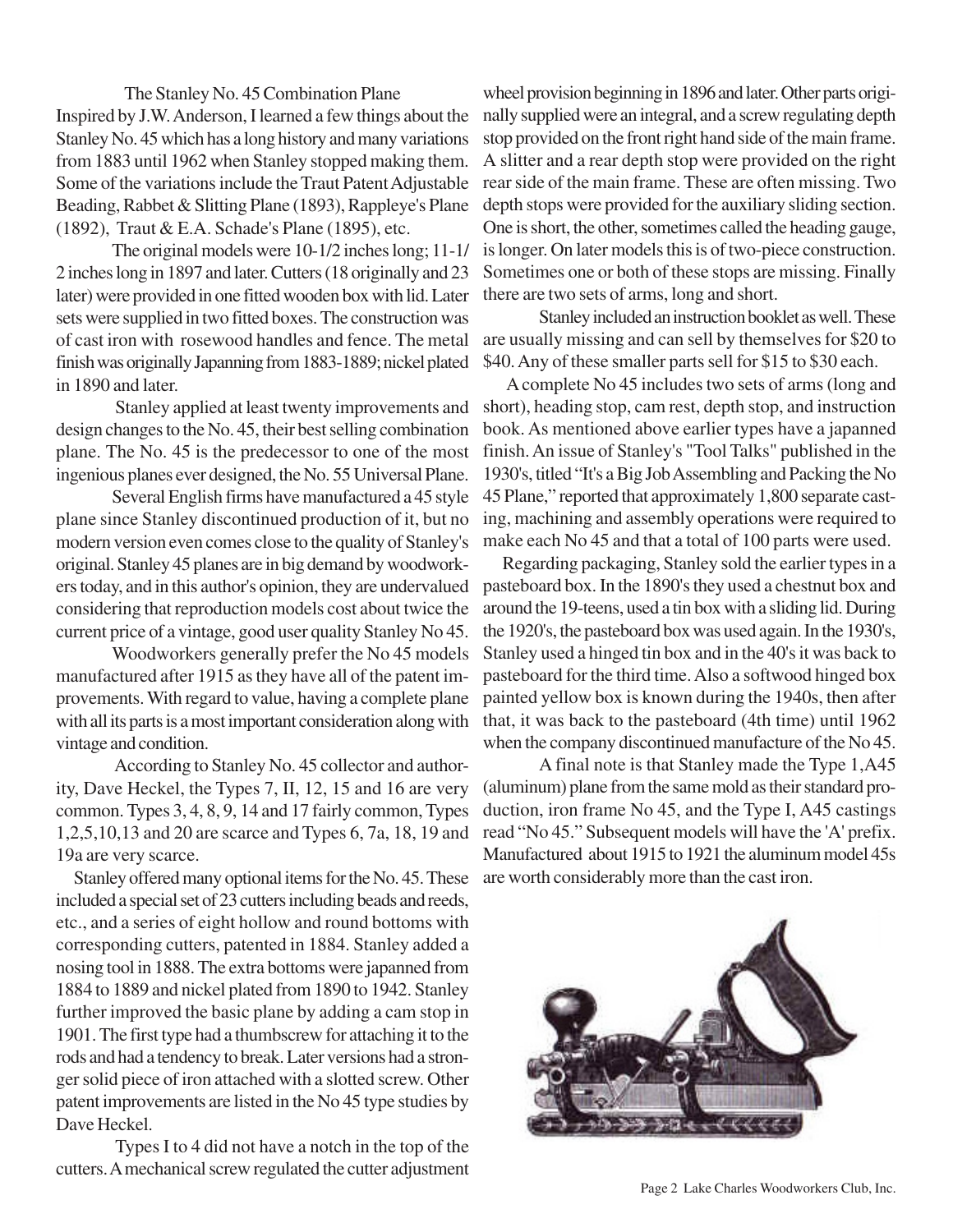Oil Varnish Blends Correct Dull Finishes An antique's finish often looks dull and lifeless. If you strip off the old finish and lay on a shiny new coat, you might rob the piece of both charm and monetary value. There is an alternative.

An oil-varnish blend, often referred to as Danish oil or antique oil finish, offers an effective means of hiding minor surface flaws and restoring sheen to dull finishes. And it's an easy fix, too: Just clean the surface (a spray-on household cleaner works fine), rub the finish on as shown in the photo, and then wipe off the excess. Rubbing off all the excess is the key to avoiding a smeary, sticky surface.

(For safty's sake, be careful with rags you use with oil-varnish as there is a serious danger of fire from spontaneous combustion. Spread the rags and hang them to dry evenly all over rather than wadding them up.)

In effect, going over an existing finish with an oilvarnish blend is similar to shining it up with paste wax. The difference is that an oil-varnish blend is more permanent. (You should wait about a year between reapplications. Unlike wax, oil-varnish will build up on the surface.) In many cases, an oil-varnish product can color deeply scarred spots.

This technique works well on legs, doors, drawer fronts, cabinet sides, skirts, panels, and other such furniture parts. It could prove less successful on tabletops, desktops, and other heavily used surfaces where the soft finish might not give enough abrasion resistance. You probably would be better off to shine up the surface with paste wax in these situations.

Mixing oil (often linseed or tung oil) with some varnish (polyurethane varnish, in some products) creates a finishing material with a blend of qualities. The varnish provides a higher gloss and offers more protection than oil alone. The oil in the mix slows curing--giving you more time for application--but makes the cured finish softer than varnish alone.

You probably won't find oil-varnish finish labeled as such in stores. It's usually billed as an oil finish; some popular brands are Deftoil Danish Oil Finish, Minwax Antique Oil Finish, Olympic Antique Oil Finish, and Watco Danish Oil Finish.

Don't expect the labeling to shed much light on which oil and varnish are in the mix, or in what proportions. You can some hint of this though by looking up the MSDS for the product.

## Making Glue Marks Go Away

Dried glue along a joint affects finish penetration and thus it shows up as a lighter spot after staining and finishing.

A little bit of glue squeeze-out is a good thing. It shows that you used enough glue to produce a strong joint. However, it's also a potential finish wrecker, so be sure to remove every bit of it before you proceed.

One consideration is the type of glue you use. White glue (such as classic Elmers) and so-called wood glue (which is white glue with a bit of stain) is made of a combination of water and polyvinyl acetate. This is semi-water soluable meaning that you can unglue many joints where this has been used. It also means that this glue can be removed from many surfaces. Franklin's Titebond II and III is formulated with water and a poly-aliphatic resin polymer -- making it much more resistant to removal with warm water. Gorilla glue is made of water activated polyurethane and when cured, it cannot be reversed.

For really tight areas, go ahead and apply finish to those surfaces that will be visible in the completed project. Yellow or white glue won't adhere to the finish, so you can let the squeeze-out harden, then easily pop it loose with a putty knife.

Your first line of defense is removing any glue squeeze-out before it hardens. Instead of wiping off wet glue, which can force it into the wood grain, let the glue dry to a rubbery consistency and peel it off with a putty knife. Take care not to squeegee glue into the wood grain. Next, shave the area where you removed the squeeze-out with a cabinet scraper. Then, sand to the same grit as the finish sanding. If squeeze-out has dried, remove the beads with a chisel or paint scraper, and sand the area.

Usually, you can't effectively remove glue that has soaked into end grain. Instead, spread water-thinned glue onto the surrounding end grain to seal it. Then, scrape and sand the area to achieve even stainability.

To uncover glue spots before applying stain or clear finish, brush or wipe water, mineral spirits or naptha across the joint. Scrape away any glue you find with a cabinet scraper, sand the surface, and test again. Water raises the grain, so after the wood dries, sand the area with the samegrit abrasive you used for finish-sanding.

Glue spots discovered after finishing (top), may require sanding and refinishing the part or panel. But first, try scraping, then sanding, the area with the same grit used to finish-sand the project, photos below. Then, reapply finish to the spot.

After fixing a clear-finished surface, sand the repair, feathering the edges of the finish to blend into the repaired surface. Then, touch-in finish with a small brush, and wetsand the repair to even out the finish. Barry Humphus